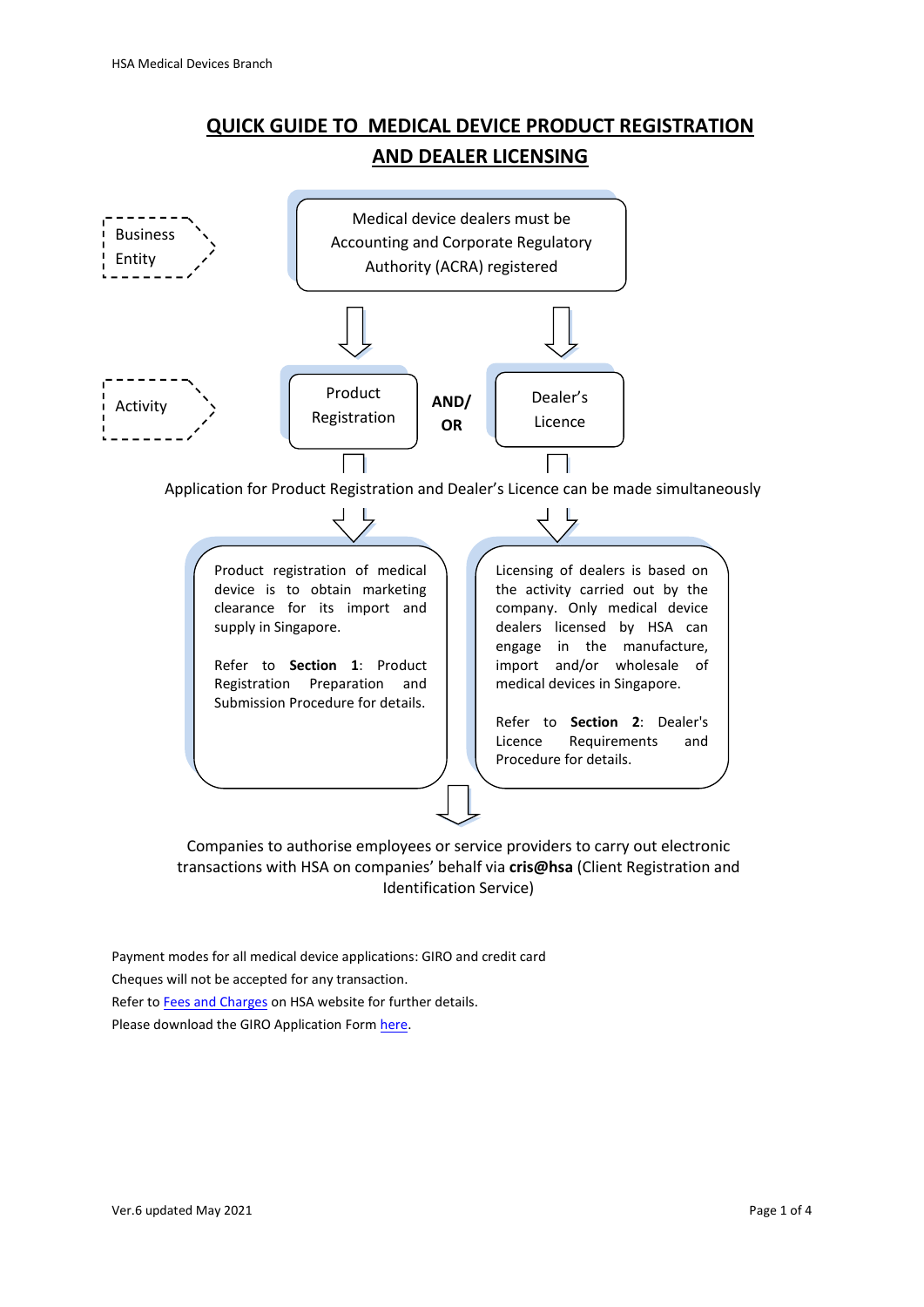## **Section 1: Product Registration Guide:**

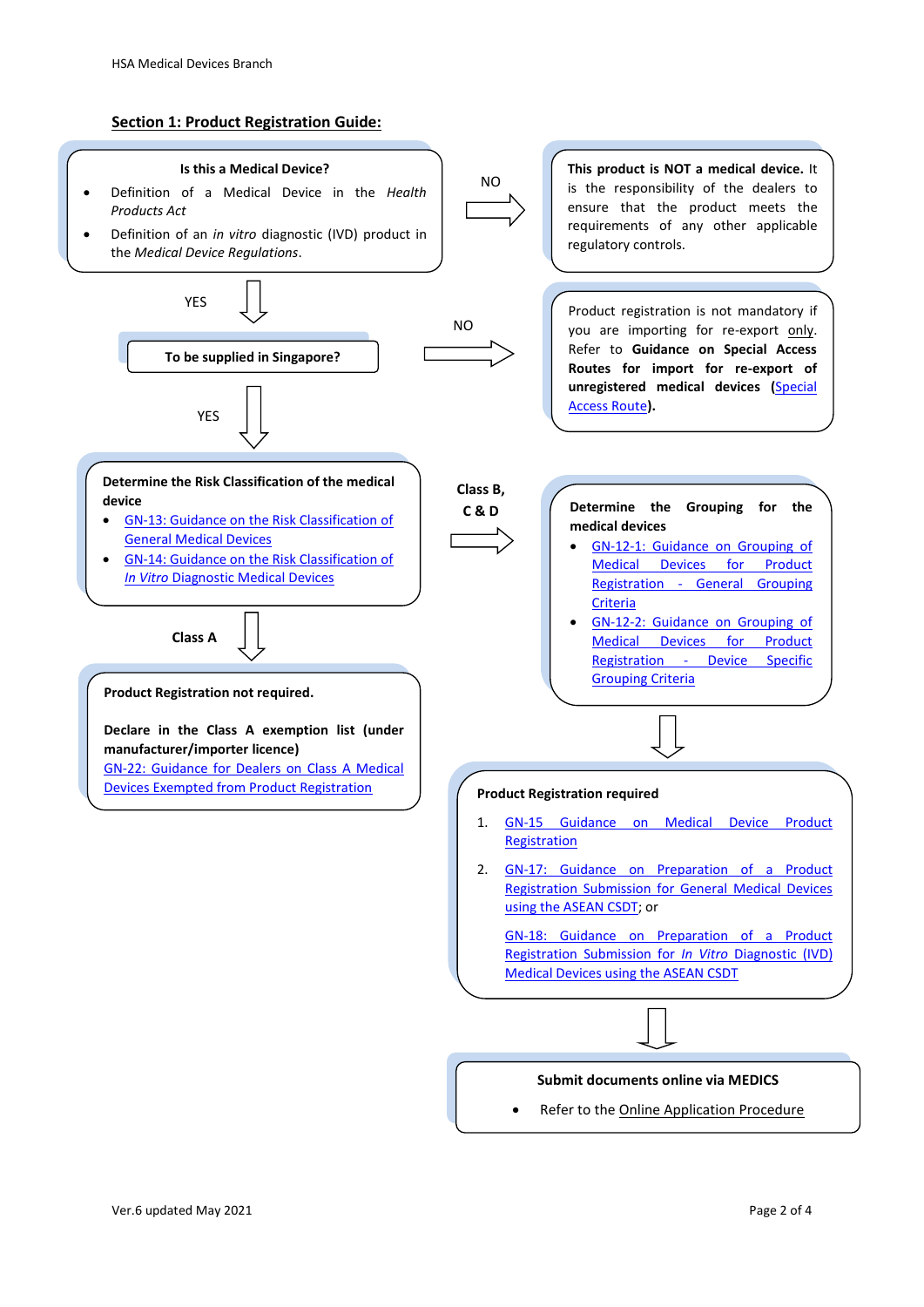## **Online Application Procedure:**